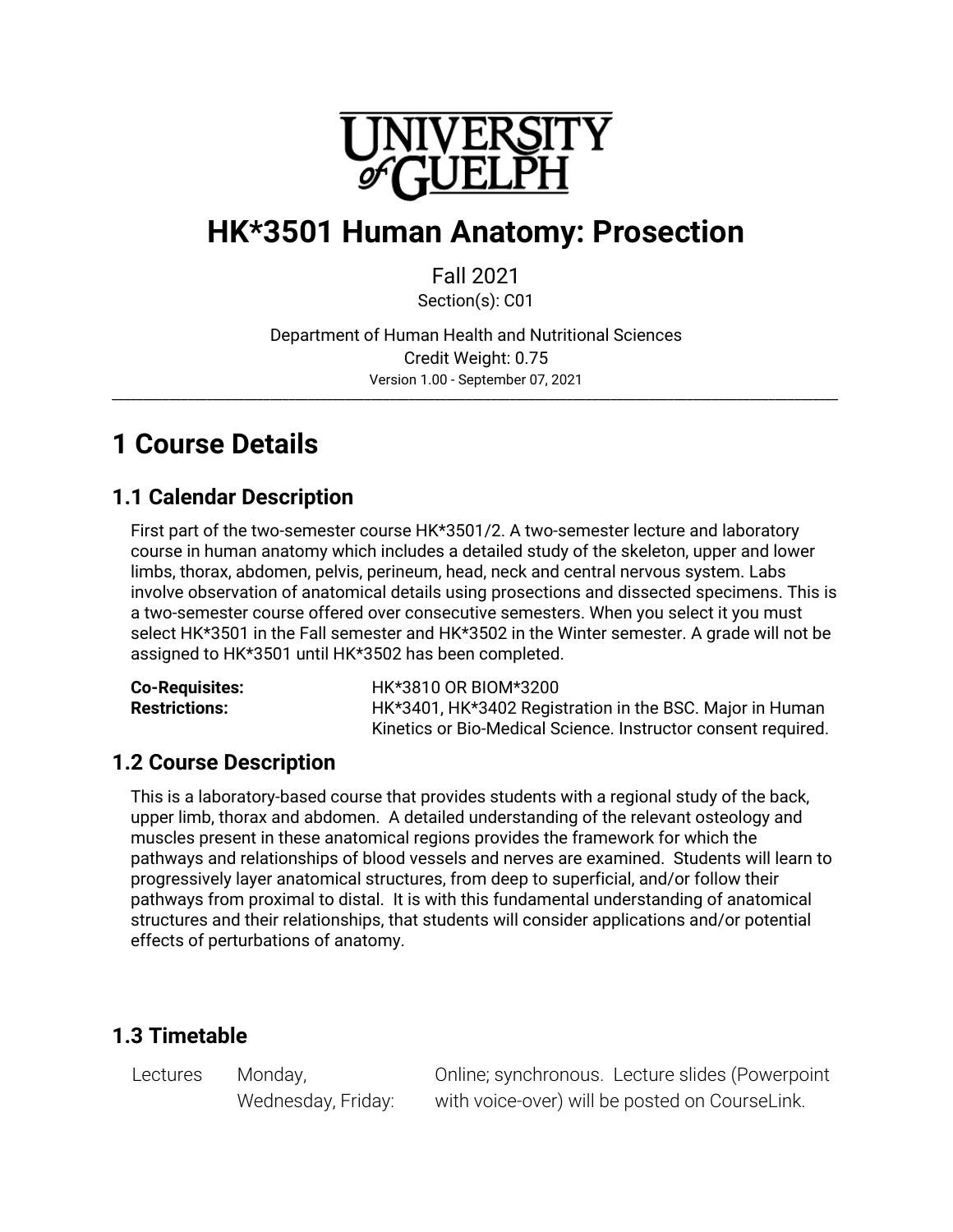| $8:30 - 9:20$ | See Calendar of Events in 'Organizational |
|---------------|-------------------------------------------|
|               | Content' on CourseLink for HK*3501.       |

# LaboratoriesTuesday 10:00 - 10:50

| Tuesday 11:30 - 12:20      | All laboratory sessions will be on campus (i.e.,<br>face-to-face), in the Human Anatomy Laboratory - |
|----------------------------|------------------------------------------------------------------------------------------------------|
| Tuesday 1:00 - 1:50        | BIOM 1609.                                                                                           |
| Tuesday 2:30 - 3:20        |                                                                                                      |
| Wednesday 10:00 -<br>10:50 |                                                                                                      |
| Wednesday 11:30 -<br>12:20 |                                                                                                      |
| Wednesday 1:00 - 1:50      |                                                                                                      |
| Wednesday 2:30 - 3:20      |                                                                                                      |
| Thursday 10:00 - 10:50     |                                                                                                      |
| Thursday 11:30 - 12:20     |                                                                                                      |
| Thursday 1:00 - 1:50       |                                                                                                      |
| Thursday 2:30 - 3:20       |                                                                                                      |

# **1.4 Final Exam**

Exam time and location is subject to change. Please see WebAdvisor for the latest information. \_\_\_\_\_\_\_\_\_\_\_\_\_\_\_\_\_\_\_\_\_\_\_\_\_\_\_\_\_\_\_\_\_\_\_\_\_\_\_\_\_\_\_\_\_\_\_\_\_\_\_\_\_\_\_\_\_\_\_\_\_\_\_\_\_\_\_\_\_\_\_\_\_\_\_\_\_\_\_\_\_\_\_\_\_\_\_\_\_\_\_\_\_\_\_\_\_\_\_\_\_\_\_\_\_\_\_\_\_\_\_\_\_\_\_

# **2 Instructional Support**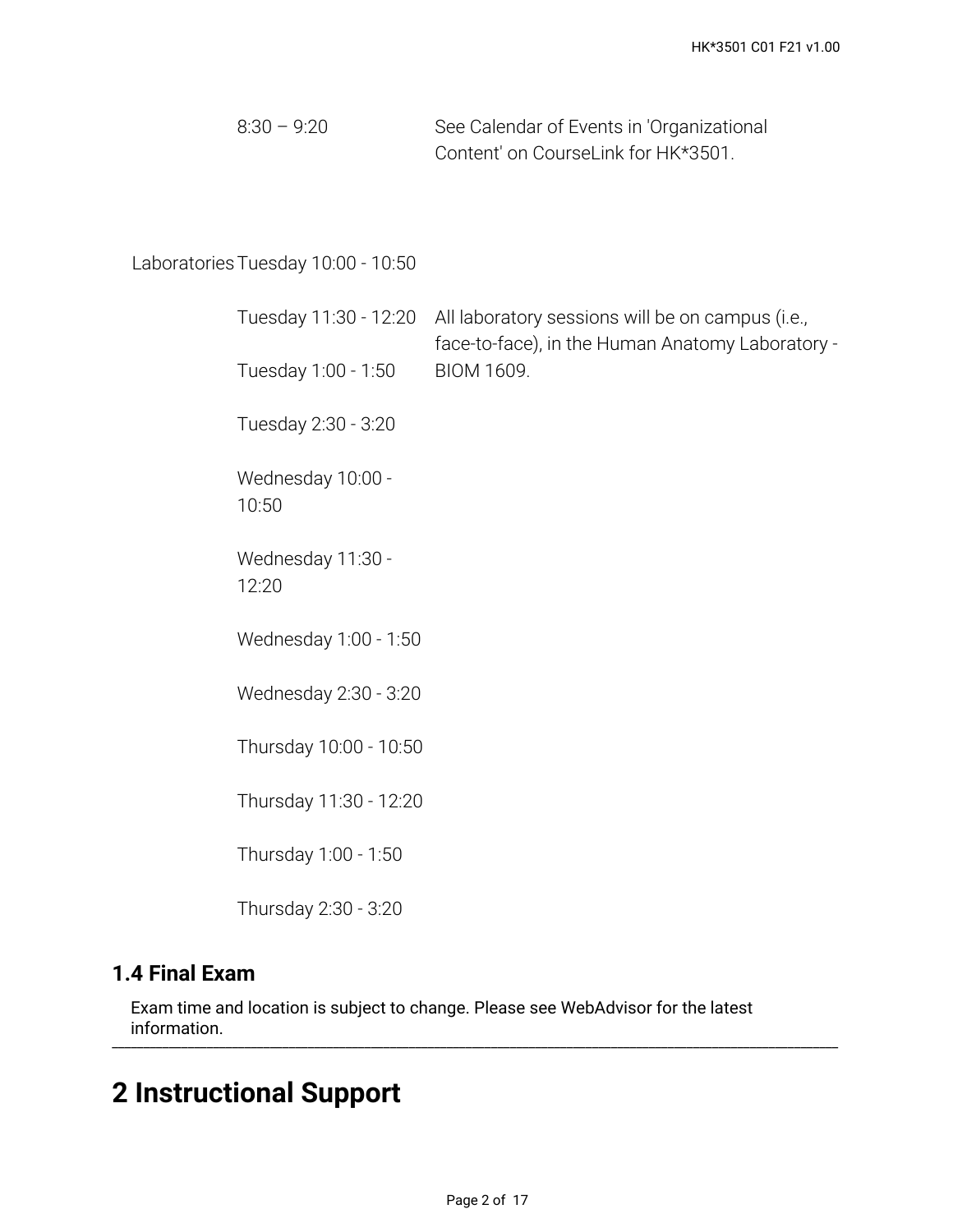# **2.1 Instructional Support Team**

| Instructor:          | Lorraine Jadeski                                 |
|----------------------|--------------------------------------------------|
| Email:               | ljadeski@uoguelph.ca                             |
| Telephone:           | +1-519-824-4120 x53740                           |
| Office:              | <b>OVCE 2617</b>                                 |
| <b>Office Hours:</b> | Friday 8:30 - 9:30 (or by appointment) via zoom. |
|                      |                                                  |

## **2.2 Teaching Assistants**

| <b>Teaching Assistant (GTA):</b> | Emma Hubbard         |
|----------------------------------|----------------------|
| Email:                           | ehubbard@uoguelph.ca |
| <b>Teaching Assistant (GTA):</b> | Julia Keating        |
| Email:                           | jkeati02@uoquelph.ca |
| <b>Teaching Assistant (GTA):</b> | Jamie Martin         |
| Email:                           | jmarti35@uoguelph.ca |
| <b>Teaching Assistant (GTA):</b> | Isabella Wylie       |
| Email:                           | iwylie@uoguelph.ca   |

# **3 Learning Resources**

## **3.1 Required Resources**

#### **Essential Clinical Anatomy (Textbook)**

Essential Clinical Anatomy, 6th Edition, Anne M. Agur and Arthur F. Dalley

#### **Courselink (Website)**

#### <https://courselink.uoguelph.ca>

This course will make use of the University of Guelph's course website on D2L (via Courselink). Consequently, you are responsible for all information posted on the Courselink page for HK\*3501.

### **3.2 Recommended Resources**

#### **Mini Skeleton (Other)**

Students registered in HK\*3501 have the opportunity to purchase mini-skeletons (34 inches high) at a special reduced price using a coupon code provided by the anatomical model company. Details/instructions will be provided to students via email.

#### **AN Anatomy Atlas (Other)**

Atlases available in Bookstore:

- Grant's Atlas of Anatomy, 15th Edition, Anne M. Agur and Arthur F. Dalley
- Atlas of Anatomy, 4th Edition, Gilroy, MacPherson and Ross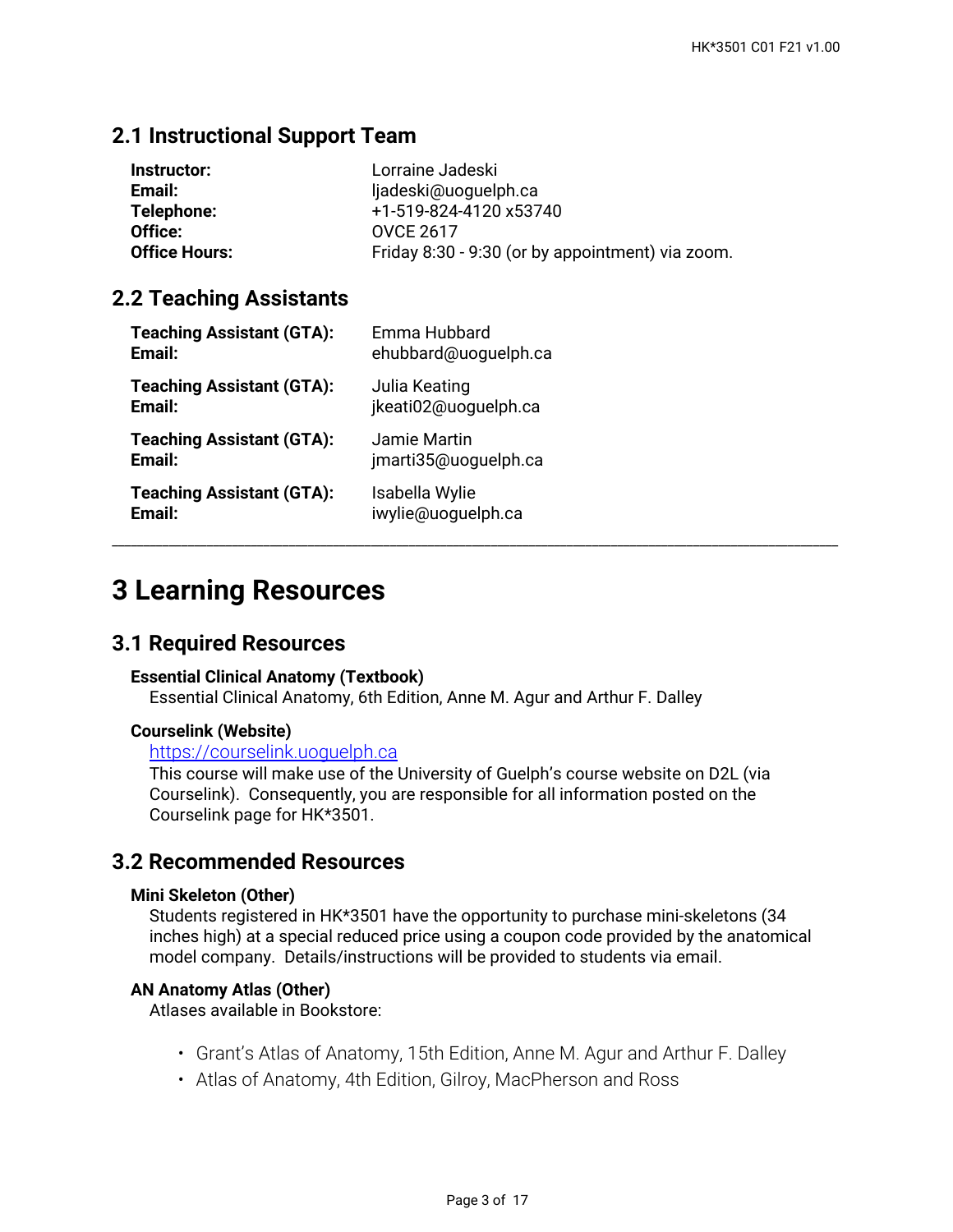• Color Atlas of Anatomy: A Photographic Study of the Human Body, 8th Edition, Rohen, Yakochi and Litjen-Drecoll

# **3.3 Additional Resources**

#### **Undergraduate Calendar (Website)**

<https://www.uoguelph.ca/registrar/calendars/undergraduate/current/> Is the source of information about the University of Guelph's procedures, policies and regulations, which apply to undergraduate programs.

# **3.4 Note**

Students registered in University of Guelph Programs have access to images available from Thieme Medical Publishers, Inc. © Copyright 2019. Please read carefully, and adhere to the terms of use set by the publisher.

http://www.thiemeteachingassistant.com/

off campus access: https://subzero.lib.uoguelph.ca/login?URL=http://www.thiemeteachingassistant.com/

http://www.thiemeteachingassistant.com.subzero.lib.uoguelph.ca/Terms%20of%20Use

\_\_\_\_\_\_\_\_\_\_\_\_\_\_\_\_\_\_\_\_\_\_\_\_\_\_\_\_\_\_\_\_\_\_\_\_\_\_\_\_\_\_\_\_\_\_\_\_\_\_\_\_\_\_\_\_\_\_\_\_\_\_\_\_\_\_\_\_\_\_\_\_\_\_\_\_\_\_\_\_\_\_\_\_\_\_\_\_\_\_\_\_\_\_\_\_\_\_\_\_\_\_\_\_\_\_\_\_\_\_\_\_\_\_\_

# **4 Learning Outcomes**

# **4.1 Course Learning Outcomes**

By the end of this course, you should be able to:

- 1. Identify and describe the relationships of major anatomical structures present in the back, spinal cord, upper limb, thorax and abdomen.
- 2. Identify the proximal and distal attachments of muscles present in the back, upper limb, thorax and abdomen; infer the action(s) of muscles based on their osteological attachments.
- 3. Explain the coordinated activity of muscles in producing movements of the body.
- **4**. Understand and describe the pathway of nerves, from their points of origin as rami of spinal nerves, to their distribution sites; apply your knowledge of the origin and pathway of nerves to determine which structures they innervate.
- 5. Understand and describe the pathway of blood vessels and nerves, from their points of origin from the heart and spinal cord, respectively, to their distal branches.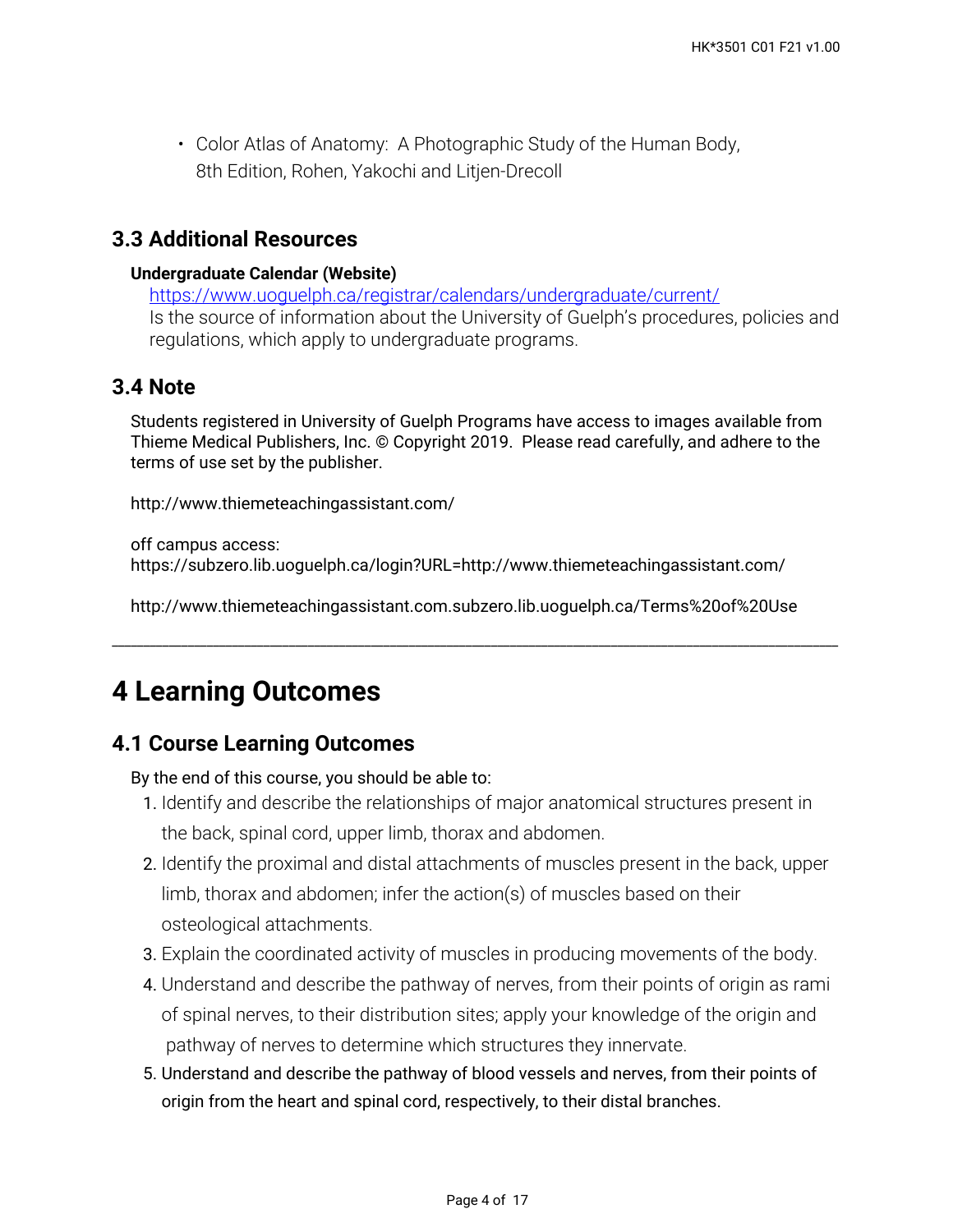- **6**. Provide schematic representations of structures present in the back, upper limb, thorax and abdomen, and the relationships of these structures.
- 7. Use your knowledge of: a) structures present in the back, upper limb, thorax and abdomen, b) their relationships, and c) the pathway of nerves and blood vessels, to consider applications of anatomy, and assess the impact of perturbations of anatomy.
- Demonstrate oral competency, with an emphasis on providing salient information 8. in a peer-teaching exercise.
- Work actively, in a small team-based learning group; work together in a respectful 9. and collaborative manner.

\_\_\_\_\_\_\_\_\_\_\_\_\_\_\_\_\_\_\_\_\_\_\_\_\_\_\_\_\_\_\_\_\_\_\_\_\_\_\_\_\_\_\_\_\_\_\_\_\_\_\_\_\_\_\_\_\_\_\_\_\_\_\_\_\_\_\_\_\_\_\_\_\_\_\_\_\_\_\_\_\_\_\_\_\_\_\_\_\_\_\_\_\_\_\_\_\_\_\_\_\_\_\_\_\_\_\_\_\_\_\_\_\_\_\_

# **5 Teaching and Learning Activities**

# **5.1 Course Schedule**

| <b>Laboratory Week</b> | <b>Laboratory Topic</b>                                       | <b>Suggested Textbook Readings</b>                               |
|------------------------|---------------------------------------------------------------|------------------------------------------------------------------|
|                        |                                                               | <b>Moore's Essential Clinical Anatomy, 6th</b><br><b>Edition</b> |
| Laboratory 1           | <b>Back 1</b>                                                 | Terminology: $3 - 7$                                             |
| 2021                   | September 14 - 16, Vertebral Column and<br>Spinal Cord:       | Vertebral Column: 46 - 54; 60 - 65                               |
|                        | Vertebral Canal; Spinal<br>Cord and Meninges                  | Spinal Cord and Meninges: 29 - 31; 69 -<br>75                    |
|                        |                                                               | Clinical Box: 75 Lumbar Spinal<br>Puncture, Epidural Anesthesia  |
| Laboratory 2           | <b>Back 2</b>                                                 |                                                                  |
| 2021                   | September 21 - 23, Superficial, Intermediate<br>and Deep Back | Muscles of Back: 76 - 85                                         |
|                        | Scapular Region                                               | Osteology of Pectoral Girdle: 92 - 96                            |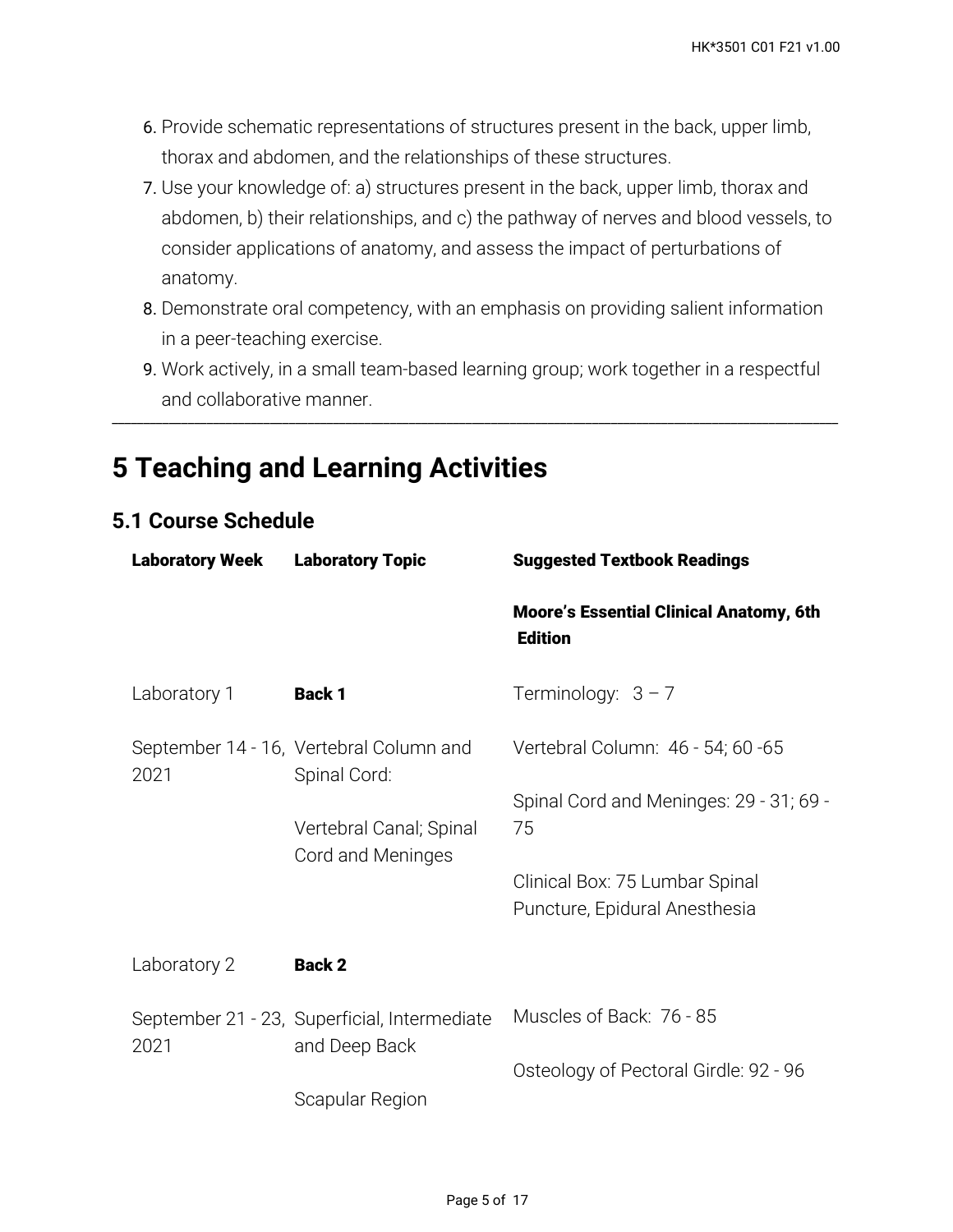Posterior Axio-appendicular and Scapulohumeral Muscles: 113 - 117

| Laboratory 3                               | <b>Upper Limb 1</b>         | Osteology: 92 - 98                                 |
|--------------------------------------------|-----------------------------|----------------------------------------------------|
| September 28 - 30, Pectoral Region<br>2021 |                             | Anterior Axio-appendicular Muscles:<br>$112 - 113$ |
|                                            | Axilla: Walls, BP, Axillary |                                                    |
|                                            | Artery                      | Axillary Region and Brachial Plexus: 117<br>- 129  |

|                     | <b>Upper Limb 2</b>                              | Osteology: 92 - 98 |
|---------------------|--------------------------------------------------|--------------------|
| Laboratory 4        | Arm, Cubital Fossa and Arm: 130 - 134<br>Forearm |                    |
| October 5 - 7, 2021 |                                                  | Cubital Fossa: 136 |

Anterior Forearm: 136 - 140

**Upper Limb 3**

Hand: 150 - 157

Laboratory 5 Hand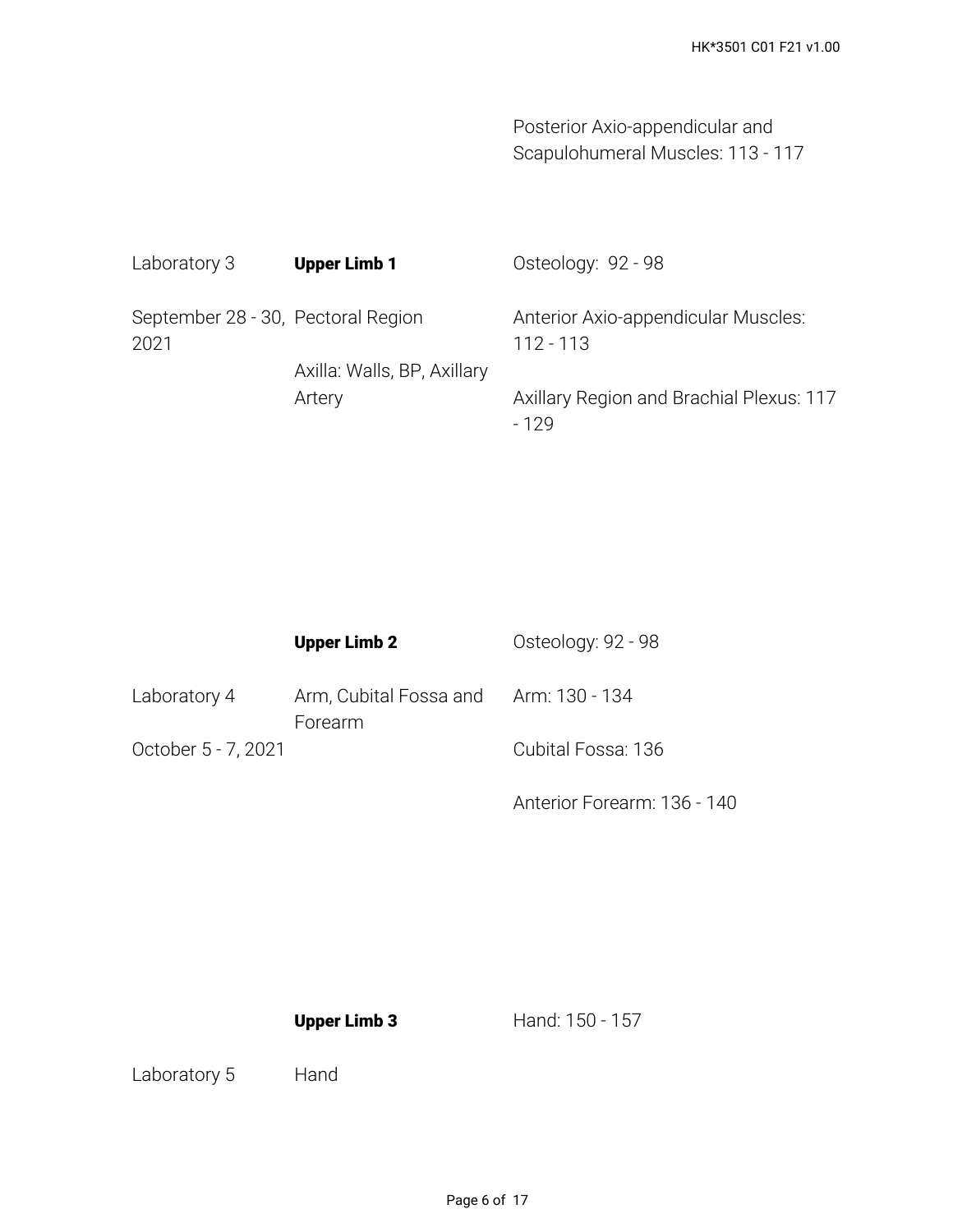October 13, 14 and 19 , 2021

| Laboratory 6 | <b>Review Laboratory</b> |
|--------------|--------------------------|
|--------------|--------------------------|

October 20, 21 and 26, 2021

**Test 1**

**Back and Spinal Cord; Upper Limb**

**Written: Thursday October 28, 2021 (6:00 pm); online via Respondus** 

**Practical: Friday October 29, 2021 (during class time); online via Respondus**

| Thorax 1                | Thoracic Wall and Apertures: 184 - 189                         |
|-------------------------|----------------------------------------------------------------|
| Laboratory 7            | Movements of Thoracic Wall: 189 - 190                          |
| November 2 - 4,<br>2021 | Muscles, Nerves and Vasculature of<br>Thoracic Wall: 196 - 200 |

Laboratory 8 **Thorax 2** Mediastinum: 217 - 218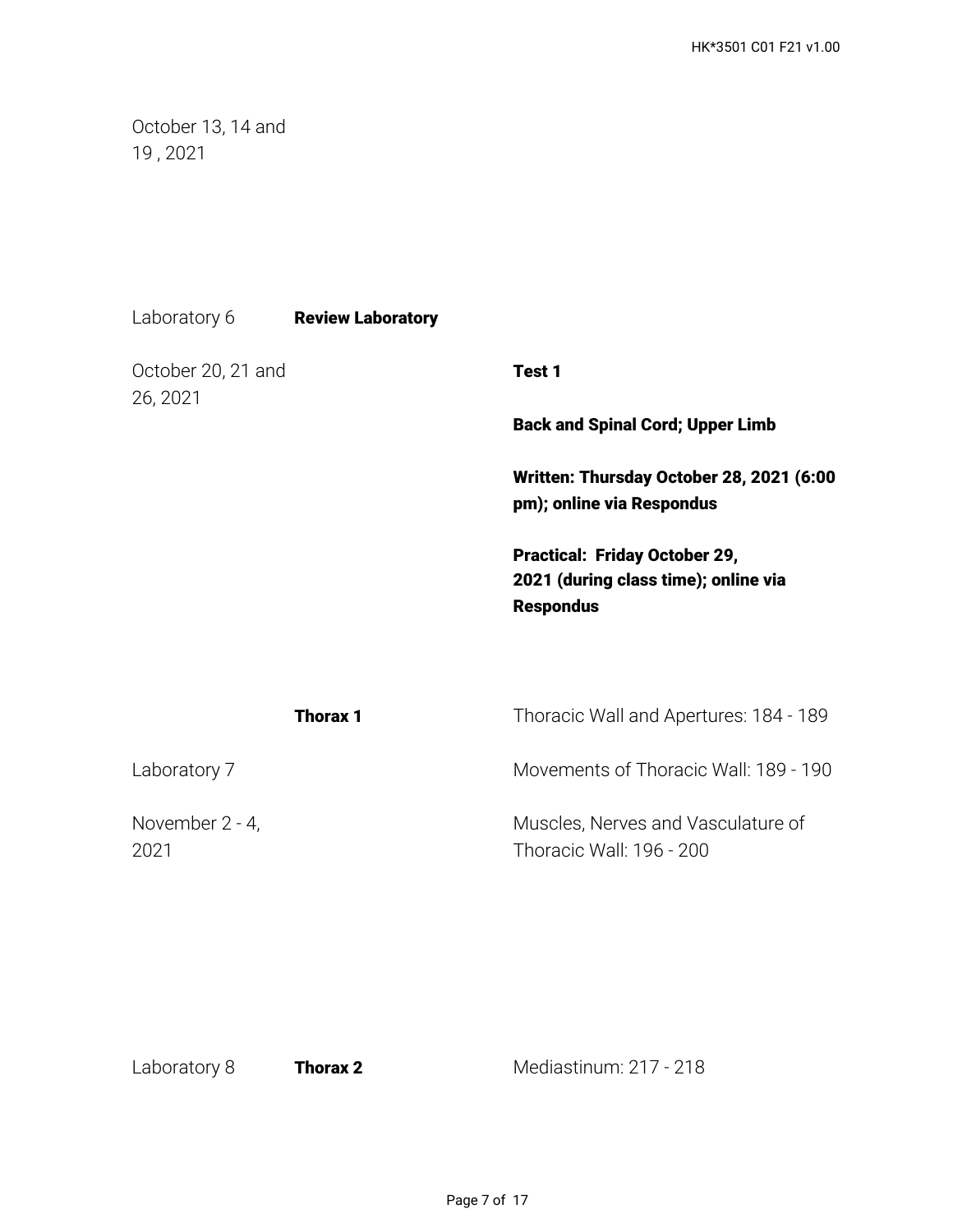| November 9 - 11,<br>-2021 | Middle Mediastinum: 218 - 233    |
|---------------------------|----------------------------------|
|                           | Superior Mediastinum: 239 - 244  |
|                           | Posterior Mediastinum: 244 - 248 |

| Laboratory 9     | <b>Abdomen 1</b> | Peritoneum and Peritoneal Cavity: 272 - |
|------------------|------------------|-----------------------------------------|
|                  |                  | 276                                     |
| November 16 -18, |                  |                                         |
| 2021             |                  | Abdominal Viscera and Blood Supply:     |
|                  |                  | 278 - 294                               |

| Laboratory 10   | <b>Abdomen 2</b> | Anterolateral Abdominal Wall: 255 - |  |
|-----------------|------------------|-------------------------------------|--|
|                 |                  | 258                                 |  |
| November 23,-25 |                  |                                     |  |
| 2021            |                  | Inguinal Region: 263 - 271          |  |

Laboratory 11 **Review Laboratory** 

November 30 and December 1 - 2, 2021

**Test 2**

**Thorax and Abdomen**

**Written: TBA; online via Respondus**

**Practical: TBA; online via Respondus**

\_\_\_\_\_\_\_\_\_\_\_\_\_\_\_\_\_\_\_\_\_\_\_\_\_\_\_\_\_\_\_\_\_\_\_\_\_\_\_\_\_\_\_\_\_\_\_\_\_\_\_\_\_\_\_\_\_\_\_\_\_\_\_\_\_\_\_\_\_\_\_\_\_\_\_\_\_\_\_\_\_\_\_\_\_\_\_\_\_\_\_\_\_\_\_\_\_\_\_\_\_\_\_\_\_\_\_\_\_\_\_\_\_\_\_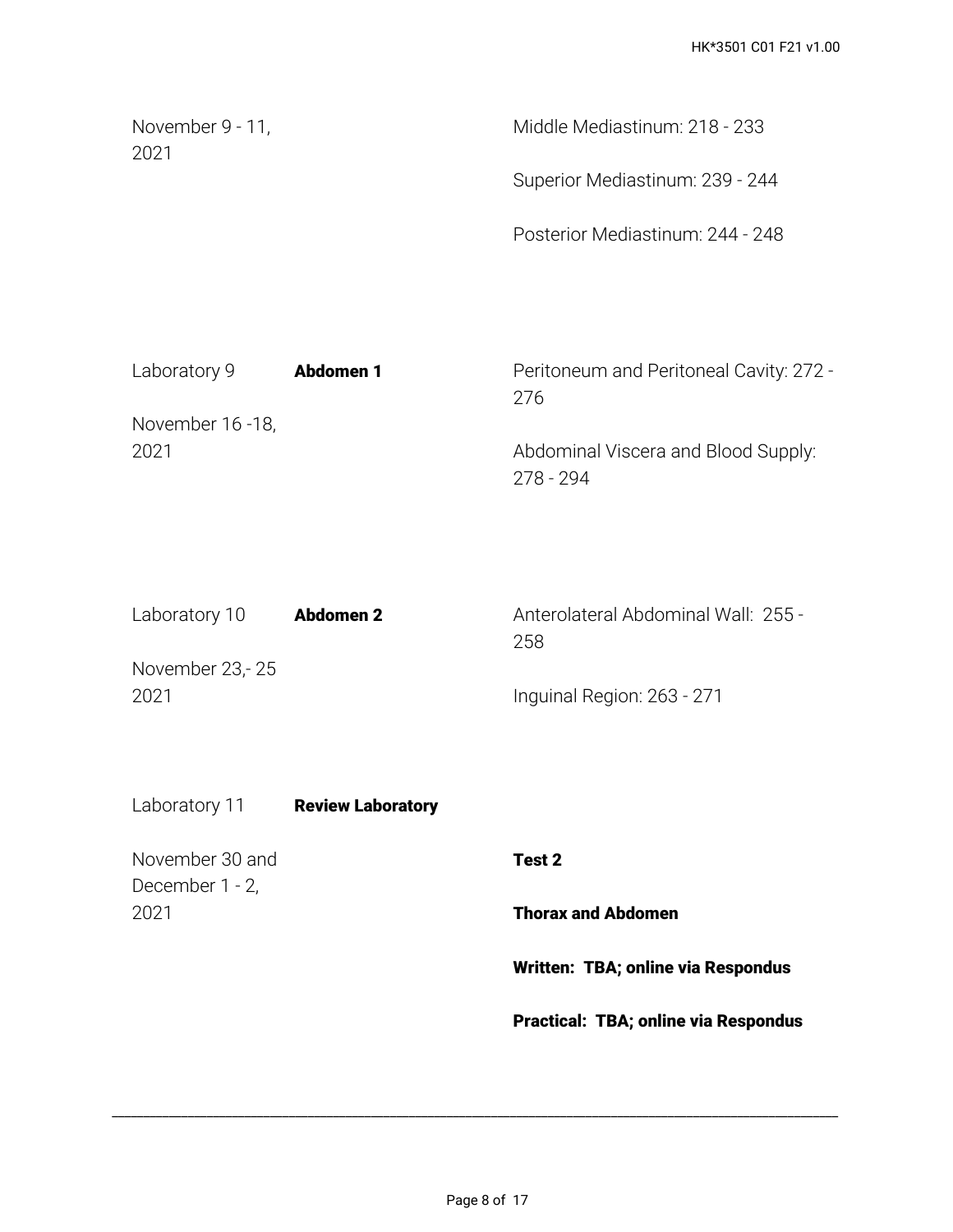# **6 Assessments**

# **6.1 Methods of Assessment**

| <b>ASSESSMENT:</b>      | <b>Value</b>                    | <b>Date</b>                                                          | <b>Outcomes</b> | <b>Learning Course Activity</b>                                                     |
|-------------------------|---------------------------------|----------------------------------------------------------------------|-----------------|-------------------------------------------------------------------------------------|
|                         | (% of<br><b>Final</b><br>Grade) |                                                                      |                 |                                                                                     |
| <b>Written Test 1</b>   | 12.5                            | Thursday October 28, 2021                                            |                 | Back, Spinal Cord,<br>Upper Limb:                                                   |
|                         |                                 | Online via Respondus                                                 | $1 - 7$         | Labs $1 - 6$ and<br>associated class<br>slides                                      |
| <b>Practical Test 1</b> | 12.5                            | Friday October 29, 2021<br>During Class Time<br>Online via Respondus |                 | Back, Spinal Cord,<br>Upper Limb:<br>Labs $1 - 6$ and<br>associated class<br>slides |
| <b>Written Test 2</b>   | 12.5                            | Date and Time: TBA<br>Online via Respondus                           | $1 - 7$         | Thorax and<br>Abdomen:<br>Labs $7 -$<br>10 and associated                           |

class slides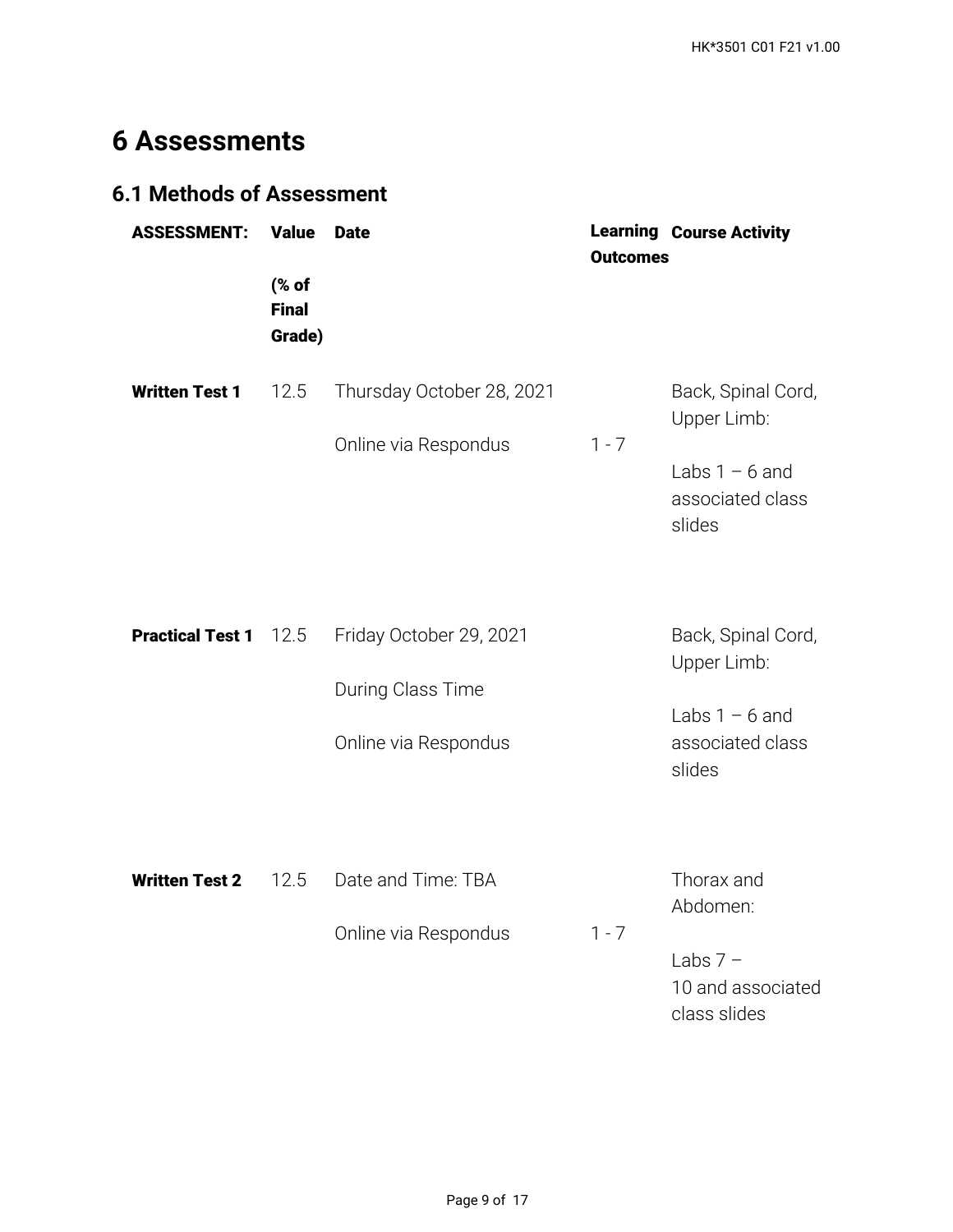|  | <b>Practical Test 2</b> 12.5 Friday December 3, 2021 | Thorax and        |
|--|------------------------------------------------------|-------------------|
|  |                                                      | Abdomen:          |
|  | During Class Time                                    |                   |
|  |                                                      | Labs $7 -$        |
|  | Online via Respondus                                 | 10 and associated |
|  |                                                      | class slides      |

| Quizzes | 20% | Monday September 20, 2021 | Labs $1 -$             |
|---------|-----|---------------------------|------------------------|
|         |     |                           | 10 and associated      |
|         |     | Monday October 4, 2021    | $1 - 7.9$ class slides |

Friday November 12, 2021

Friday November 26, 2021

Online via Respondus

5% each

| <b>Group</b>          | 5% | Students prepare a schematic 1 - 7 | Labs $1 - 2$ and |
|-----------------------|----|------------------------------------|------------------|
| <b>Assignment 1 -</b> |    | representation of the posterior    | associated class |
| <b>Visualize</b>      |    | thoraco-appendicular and           | slides           |
| <b>Anatomy</b>        |    | scapulohumeral muscles             |                  |
|                       |    | (draw or model using skeleton      |                  |
|                       |    | and clay)                          |                  |
|                       |    | Monday September 27,               |                  |
|                       |    | 2021: Individual assignments       |                  |
|                       |    | due (12:00 noon); completion       |                  |
|                       |    | mark only                          |                  |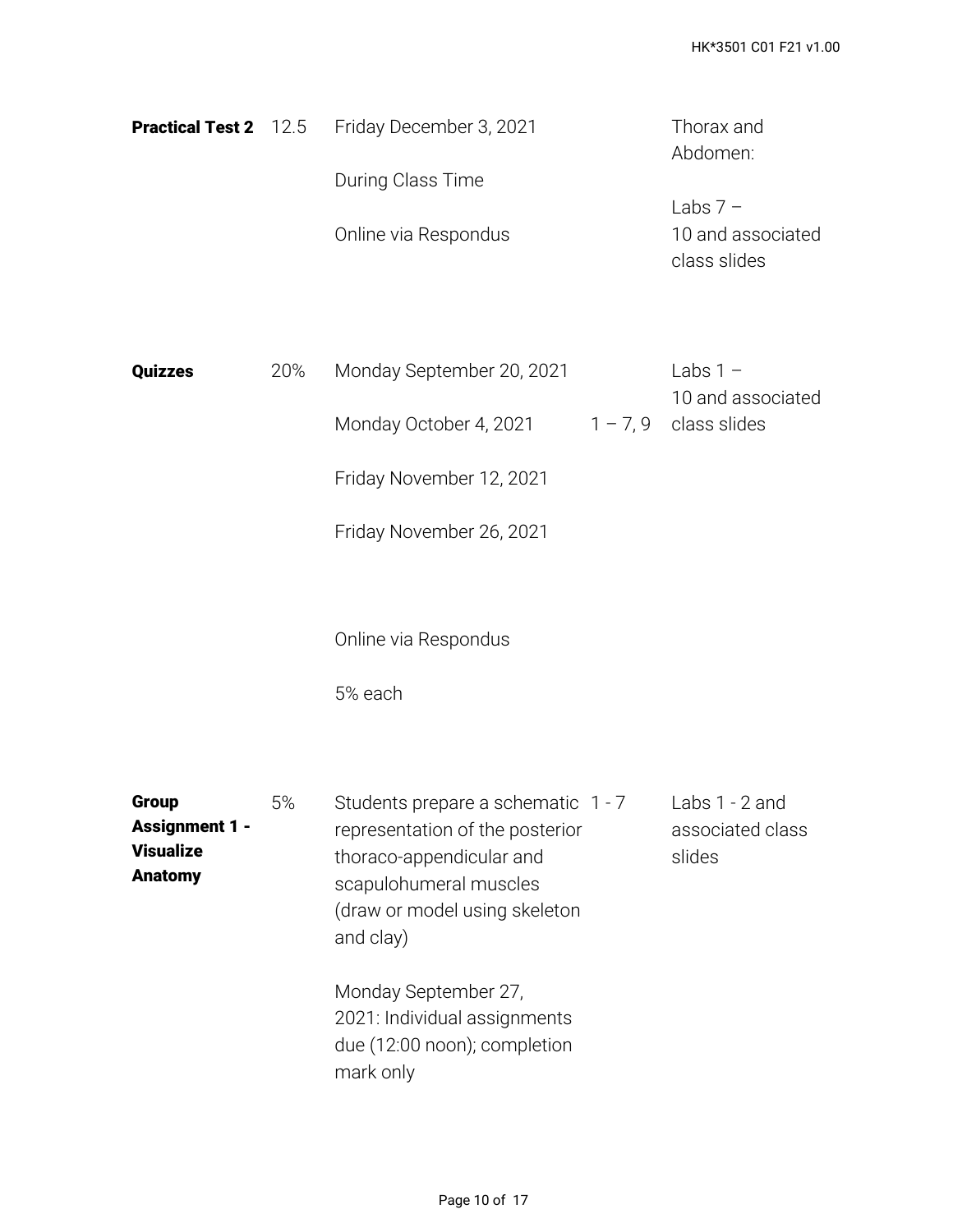Friday October 1, 2021 - Group assignments due (12:00 noon): 5%

Submit digital image(s) via Dropbox

| <b>Group</b><br><b>Assignment 2A</b><br>and $2B -$<br><b>Interpret</b><br><b>Anatomy</b> | 10% | Students provide and interpret 1 - 7, 9<br>a schematic representation of<br>the brachial plexus<br>Friday October 8, 2021<br>Online quiz (during class time):<br>5%<br>Group assignment (i.e.,<br>schematic representation of<br>the brachial plexus) due (12:00<br>noon): 5%<br>Submit digital image via<br>Dropbox | Labs $3 - 4$ and<br>associated class<br>slides |
|------------------------------------------------------------------------------------------|-----|----------------------------------------------------------------------------------------------------------------------------------------------------------------------------------------------------------------------------------------------------------------------------------------------------------------------|------------------------------------------------|
| <b>Group</b><br><b>Assignment 3 -</b><br><b>Communicate</b><br><b>Anatomy</b>            | 15% | Students work in small groups<br>to prepare a teaching-based<br>presentation (slide-based with 8 - 9<br>voice-over). The topic to be<br>addressed: the axilla, a<br>regional approach.<br>Friday October 15, 2021: Draft<br>1 (due at noon); 5%                                                                      | Labs $3 - 4$ and<br>associated class<br>slides |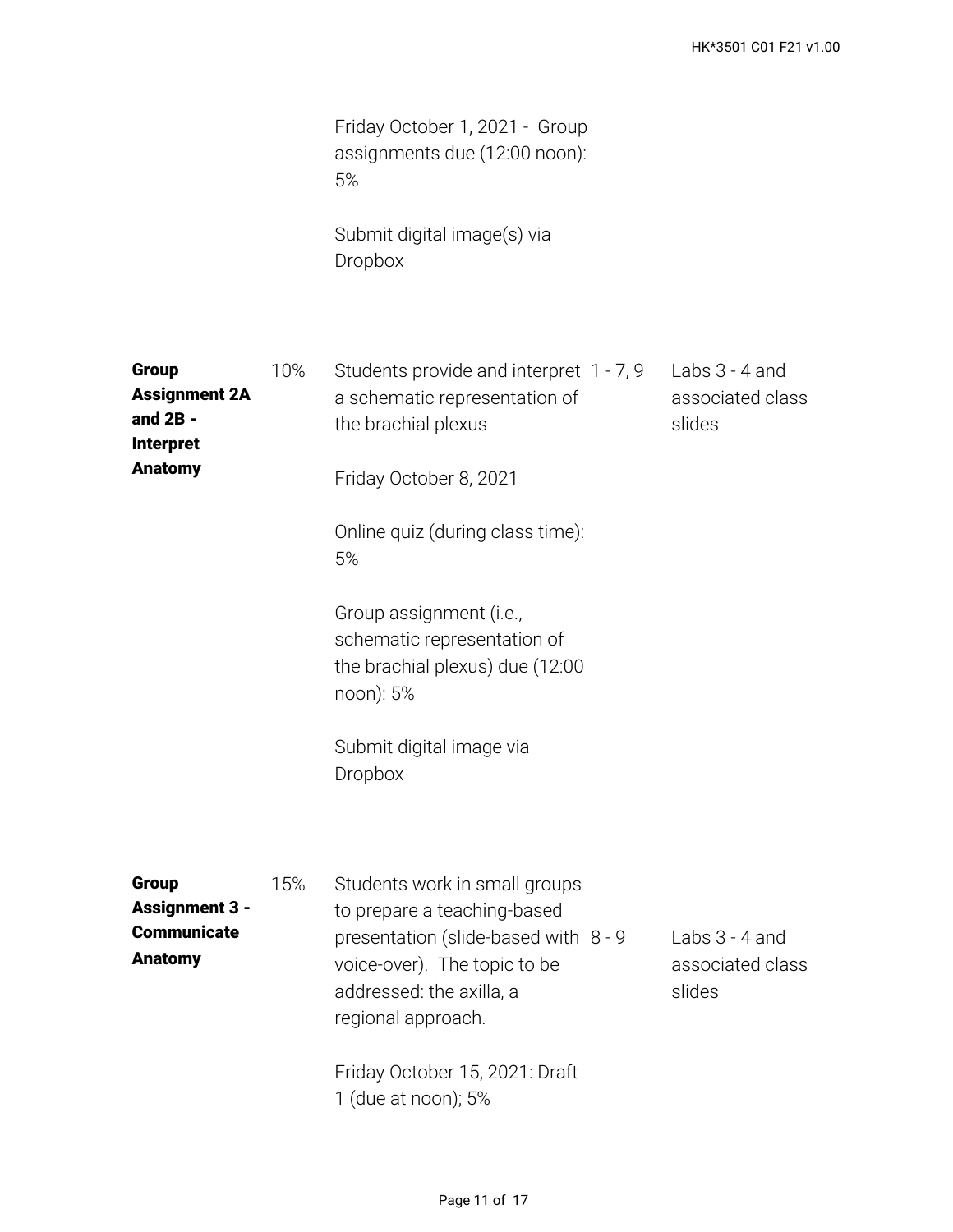Friday November 5, 2021: Final Version (due at noon):10%

# **7 Course Statements**

## **7.1 Grading**

If you are absent from classes during the semester, you will be expected to make up missed lecture and laboratory material on your own.

\_\_\_\_\_\_\_\_\_\_\_\_\_\_\_\_\_\_\_\_\_\_\_\_\_\_\_\_\_\_\_\_\_\_\_\_\_\_\_\_\_\_\_\_\_\_\_\_\_\_\_\_\_\_\_\_\_\_\_\_\_\_\_\_\_\_\_\_\_\_\_\_\_\_\_\_\_\_\_\_\_\_\_\_\_\_\_\_\_\_\_\_\_\_\_\_\_\_\_\_\_\_\_\_\_\_\_\_\_\_\_\_\_\_\_

**Use of Respondus LockDown Browser and Monitor for HK\*3501**: This course will be using Respondus Lockdown software, with microphone and web cam enabled, for online assessments. Your instructor is aware that some students have expressed concerns about the use of this exam invigilation software. The University Administration has approved the use of Respondus Lockdown software and other online monitoring platforms that use artificial intelligence for remote invigilation. Your instructor is committed to an equitable and accessible assessment experience, please contact your instructor if you have concerns.

**Respondus LockDown Browser** is a locked browser for taking quizzes in CourseLink. It will be required to take the written and practical components of the midterm and final exam for HK\*3501. Respondus prevents users from printing and copying; using other operating software; using search engines (e.g., going to another URL); communicating via instant messaging; and it blocks non-web-related software (e.g., Adobe PDF, Microsoft Word).

**Respondus Monitor** is a companion application for LockDown Browser that uses webcam and video technology to ensure academic integrity during online exams. The software captures video during the exam and allows the instructor to review the video once the exam is completed.

In order to use Respondus LockDown Browser and Monitor, you must meet the following technical requirements: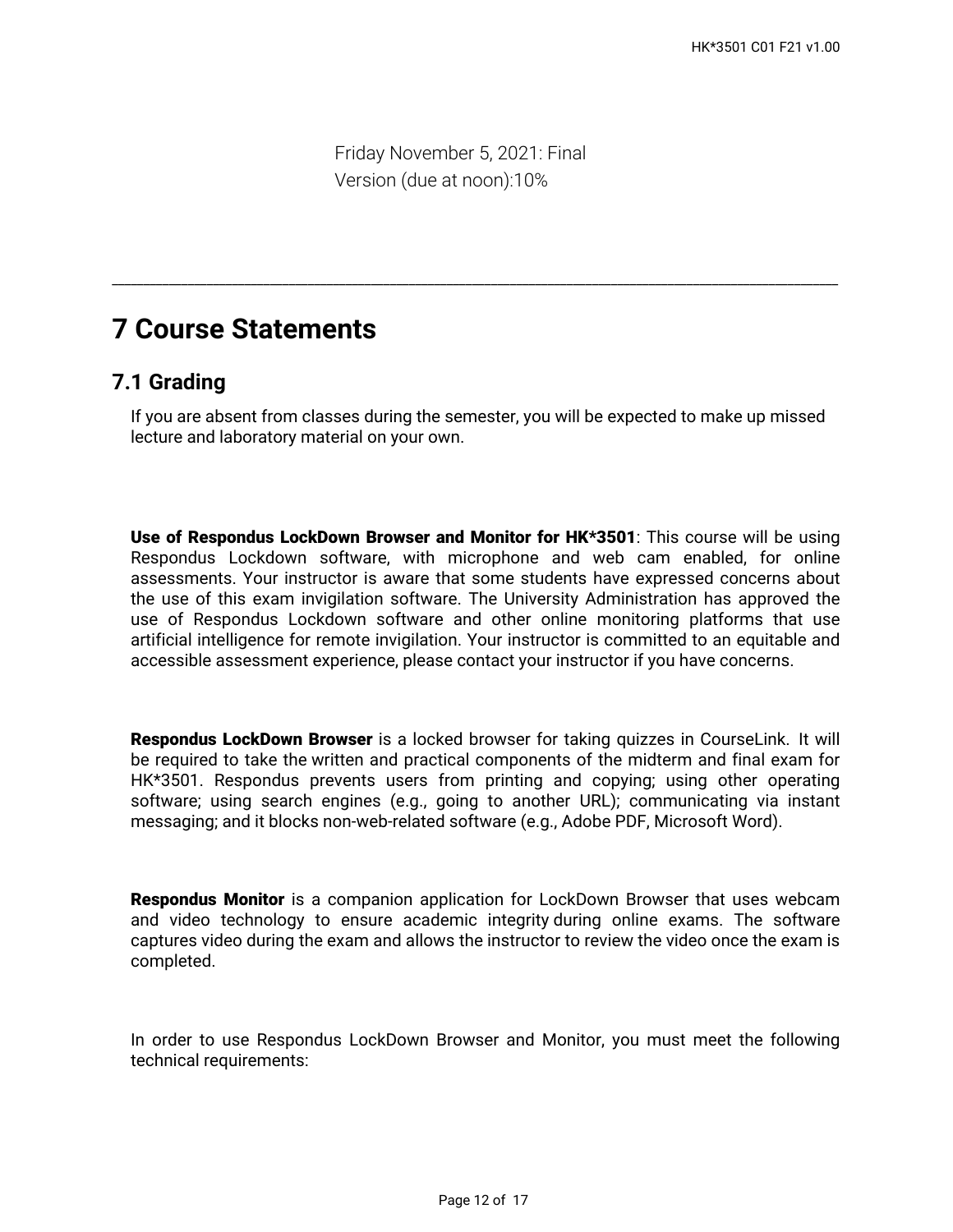- Operating Systems: Windows 10, 8, 7; Mac OS X 10.10 or higher.
- Memory: Windows 2 GB RAM; Mac 512 MB RAM.
- For Mac users: Safari must function properly on the computer.
- Mac users must have Adobe Flash Player installed to Safari, even if a different browser is normally used.
- Functioning webcam and microphone. The webcam and microphone can be built into your computer or can be the type that plugs in with a USB cable. (You will be required to do an environment scan of your room, so please ensure you can move your computer, laptop or webcam for this scan.)
- A broadband Internet connection. It is recommended that you access the Internet via a wired connection.

If you have any concerns about meeting system requirements, contact CourseLink Support. They will work with you to find alternative solutions or make alternative arrangements.

# **8 Department of Human Health and Nutritional Sciences Statements**

## **8.1 Academic Advisors**

If you are concerned about any aspect of your academic program:

• Make an appointment with a program counsellor in your degree program. <u>B.Sc.</u> **[Academic Advising](https://bsc.uoguelph.ca/) or [Program Counsellors](https://www.uoguelph.ca/uaic/programcounsellors)** 

## **8.2 Academic Support**

If you are struggling to succeed academically:

- Learning Commons: There are numerous academic resources offered by the Learning Commons including, Supported Learning Groups for a variety of courses, workshops related to time management, taking multiple choice exams, and general study skills. You can also set up individualized appointments with a learning specialist. http://www.learningcommons.uoguelph.ca/
- Science Commons: Located in the library, the Science Commons provides support for physics, mathematic/statistics, and chemistry. Details on their hours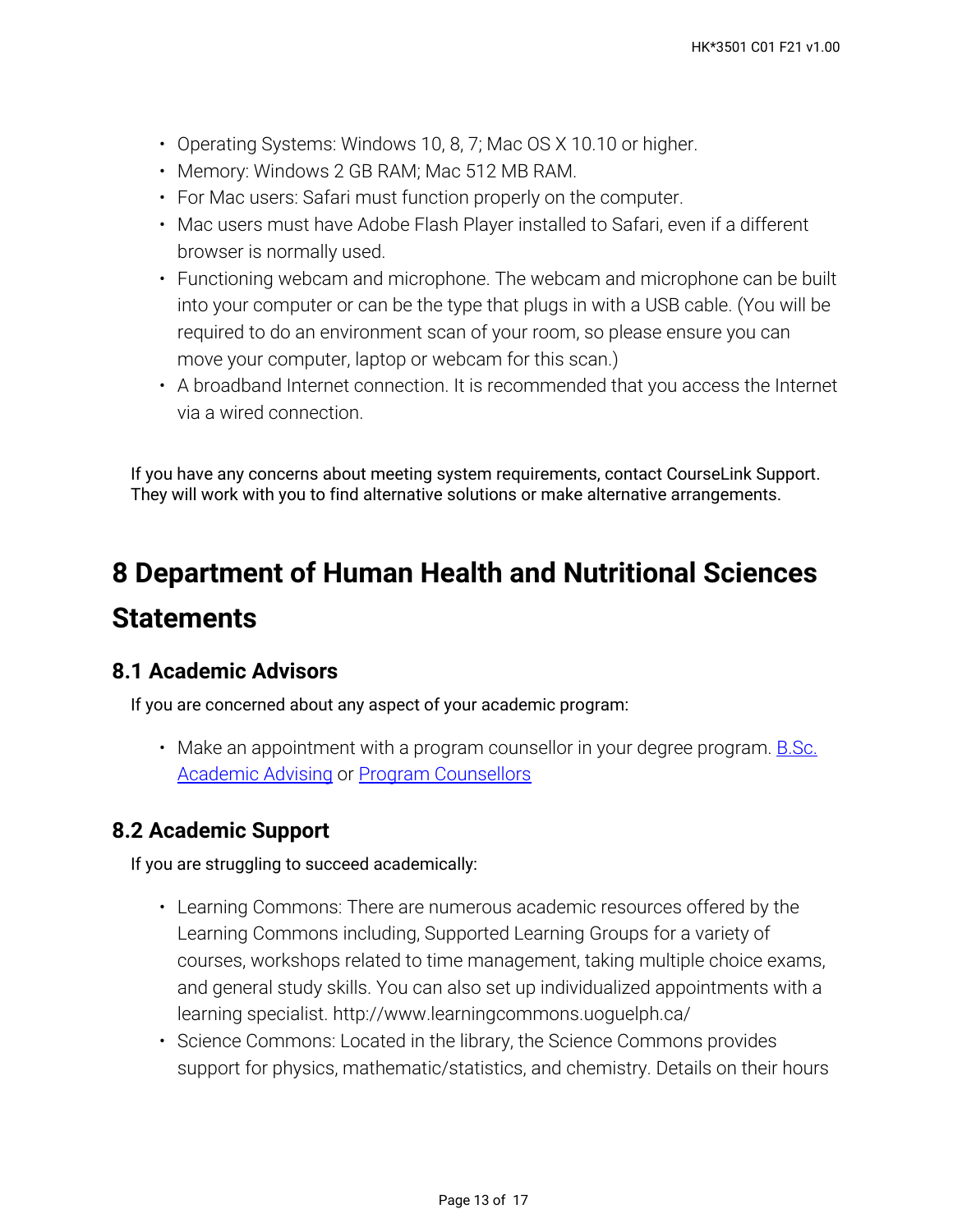of operations can be found at: http://www.lib.uoguelph.ca/getassistance/studying/chemistry-physics-help and http://www.lib.uoguelph.ca/getassistance/studying/math-stats-help

# **8.3 Wellness**

If you are struggling with personal or health issues:

- Counselling services offers individualized appointments to help students work through personal struggles that may be impacting their academic performance. https://www.uoguelph.ca/counselling/
- Student Health Services is located on campus and is available to provide medical attention. https://www.uoguelph.ca/studenthealthservices/clinic
- For support related to stress and anxiety, besides Health Services and Counselling Services, Kathy Somers runs training workshops and one-on-one sessions related to stress management and high performance situations. http://www.selfregulationskills.ca/

# **8.4 Personal information**

Personal information is collected under the authority of the University of Guelph Act (1964), and in accordance with Ontario's Freedom of Information and Protection of Privacy Act (FIPPA) http://www.e-laws.gov.on.ca/index.html. This information is used by University officials in order to carry out their authorized academic and administrative responsibilities and also to establish a relationship for alumni and development purposes.

For more information regarding the Collection, Use and Disclosure of Personal Information policies please see the Undergraduate Calendar. (https://www.uoguelph.ca/registrar/calendars/undergraduate/current/intro/index.shtml)

# **8.5 Course Offering Information Disclaimer**

Please note that course delivery format (face-to-face vs online) is subject to change up to the first-class day depending on requirements placed on the University and its employees by public health bodies, and local, provincial and federal governments. Any changes to course format prior to the first class will be posted on WebAdvisor/Student Planning as they become available.

# **9 University Statements**

## **9.1 Email Communication**

As per university regulations, all students are required to check their e-mail account regularly: e-mail is the official route of communication between the University and its students.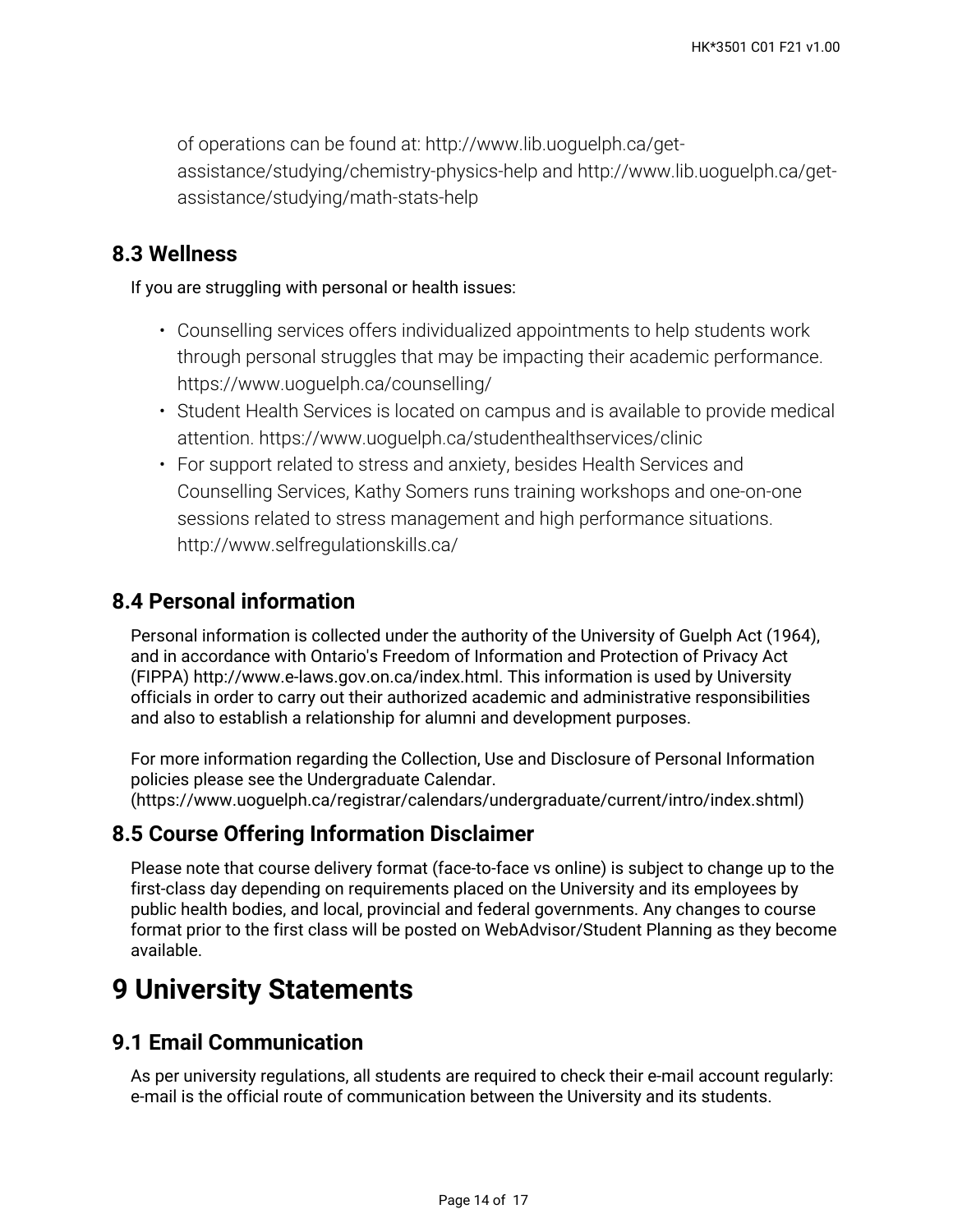## **9.2 When You Cannot Meet a Course Requirement**

When you find yourself unable to meet an in-course requirement because of illness or compassionate reasons please advise the course instructor (or designated person, such as a teaching assistant) in writing, with your name, id#, and e-mail contact. The grounds for Academic Consideration are detailed in the Undergraduate and Graduate Calendars.

Undergraduate Calendar - Academic Consideration and Appeals https://www.uoguelph.ca/registrar/calendars/undergraduate/current/c08/c08-ac.shtml

Graduate Calendar - Grounds for Academic Consideration https://www.uoguelph.ca/registrar/calendars/graduate/current/genreg/index.shtml

Associate Diploma Calendar - Academic Consideration, Appeals and Petitions https://www.uoguelph.ca/registrar/calendars/diploma/current/index.shtml

#### **9.3 Drop Date**

Students will have until the last day of classes to drop courses without academic penalty. The deadline to drop two-semester courses will be the last day of classes in the second semester. This applies to all students (undergraduate, graduate and diploma) except for Doctor of Veterinary Medicine and Associate Diploma in Veterinary Technology (conventional and alternative delivery) students. The regulations and procedures for course registration are available in their respective Academic Calendars.

Undergraduate Calendar - Dropping Courses https://www.uoguelph.ca/registrar/calendars/undergraduate/current/c08/c08-drop.shtml

Graduate Calendar - Registration Changes https://www.uoguelph.ca/registrar/calendars/graduate/current/genreg/genreg-regregchg.shtml

Associate Diploma Calendar - Dropping Courses https://www.uoguelph.ca/registrar/calendars/diploma/current/c08/c08-drop.shtml

## **9.4 Copies of Out-of-class Assignments**

Keep paper and/or other reliable back-up copies of all out-of-class assignments: you may be asked to resubmit work at any time.

#### **9.5 Accessibility**

The University promotes the full participation of students who experience disabilities in their academic programs. To that end, the provision of academic accommodation is a shared responsibility between the University and the student.

When accommodations are needed, the student is required to first register with Student Accessibility Services (SAS). Documentation to substantiate the existence of a disability is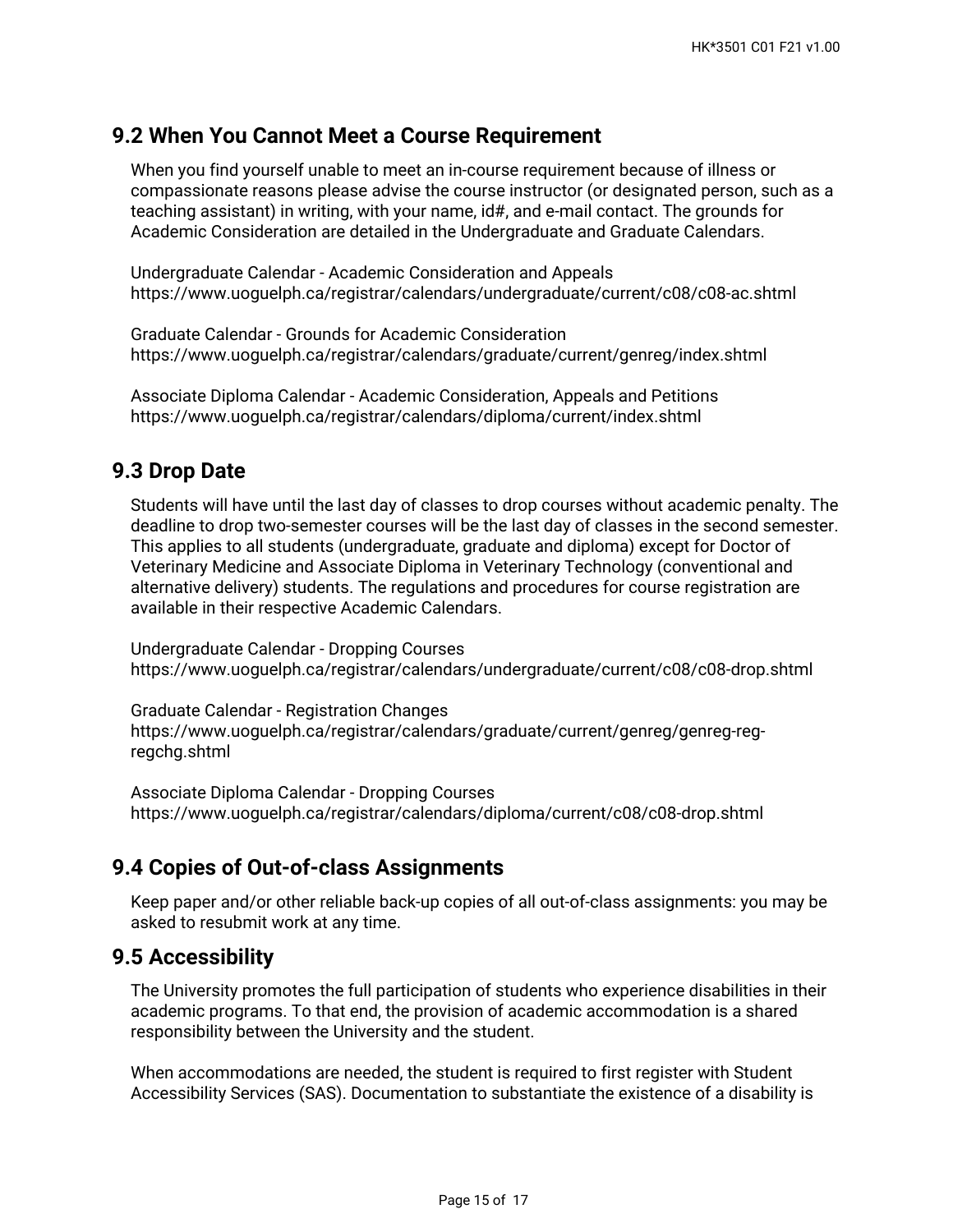required; however, interim accommodations may be possible while that process is underway.

Accommodations are available for both permanent and temporary disabilities. It should be noted that common illnesses such as a cold or the flu do not constitute a disability.

Use of the SAS Exam Centre requires students to book their exams at least 7 days in advance and not later than the 40th Class Day.

For Guelph students, information can be found on the SAS website https://www.uoguelph.ca/sas

For Ridgetown students, information can be found on the Ridgetown SAS website https://www.ridgetownc.com/services/accessibilityservices.cfm

### **9.6 Academic Integrity**

The University of Guelph is committed to upholding the highest standards of academic integrity, and it is the responsibility of all members of the University community-faculty, staff, and students-to be aware of what constitutes academic misconduct and to do as much as possible to prevent academic offences from occurring. University of Guelph students have the responsibility of abiding by the University's policy on academic misconduct regardless of their location of study; faculty, staff, and students have the responsibility of supporting an environment that encourages academic integrity. Students need to remain aware that instructors have access to and the right to use electronic and other means of detection.

Please note: Whether or not a student intended to commit academic misconduct is not relevant for a finding of guilt. Hurried or careless submission of assignments does not excuse students from responsibility for verifying the academic integrity of their work before submitting it. Students who are in any doubt as to whether an action on their part could be construed as an academic offence should consult with a faculty member or faculty advisor.

Undergraduate Calendar - Academic Misconduct https://www.uoguelph.ca/registrar/calendars/undergraduate/current/c08/c08 amisconduct.shtml

Graduate Calendar - Academic Misconduct https://www.uoguelph.ca/registrar/calendars/graduate/current/genreg/index.shtml

## **9.7 Recording of Materials**

Presentations that are made in relation to course work - including lectures - cannot be recorded or copied without the permission of the presenter, whether the instructor, a student, or guest lecturer. Material recorded with permission is restricted to use for that course unless further permission is granted.

#### **9.8 Resources**

The Academic Calendars are the source of information about the University of Guelph's procedures, policies, and regulations that apply to undergraduate, graduate, and diploma